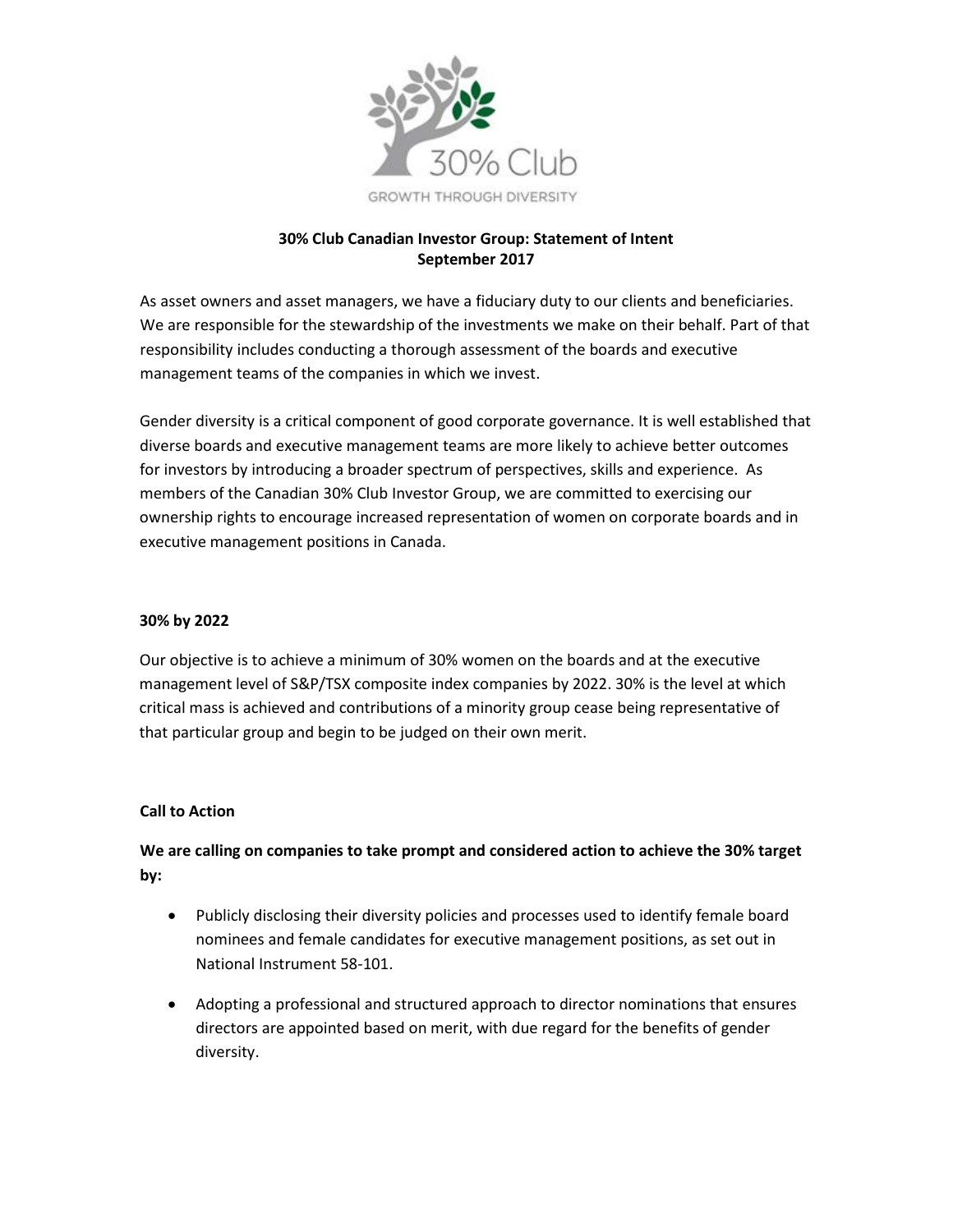

- Using existing resources and tools to ensure effective consideration of gender diversity and recognizing and taking steps to mitigate cognitive bias wherever possible.
- Committing to rigorous assessment of director and executive performance, as well as regular board refreshment.

# **We encourage investors and business leaders to support and join us in efforts to achieve the 30% target by:**

- Engaging in conversations with board chairs and nomination committees to encourage the actions listed above and to convey the high degree of importance that we place on gender diversity.
- Monitoring companies' efforts and performance on this issue through objective diversity measures, such as the number of women on the board and in executive management positions.
- Encouraging best practices by highlighting, as each signatory may deem appropriate, examples of companies that are leading the way in this area.
- Entering into dialogue with investee companies where there is evidence that the nomination process has failed to appropriately consider gender diversity.
- Assessing the use of our voting rights when nomination committees or boards fall short of our expectations.

### **About the 30% Club Canada**

Recognizing Canada's distinct corporate governance framework, the aim of the 30% Club Canada is to engage both board Chairs and CEOs to achieve better gender balance at board level, as well at executive management levels. In order to achieve this, we are working closely with Catalyst and their important Catalyst Accord initiative. Please contact [Mailbox.30PercentClubCanada@cibc.com](mailto:Mailbox.30PercentClubCanada@cibc.com) with any questions or requests for additional information about the 30% Club Canada or the 30% Club Investor Group.